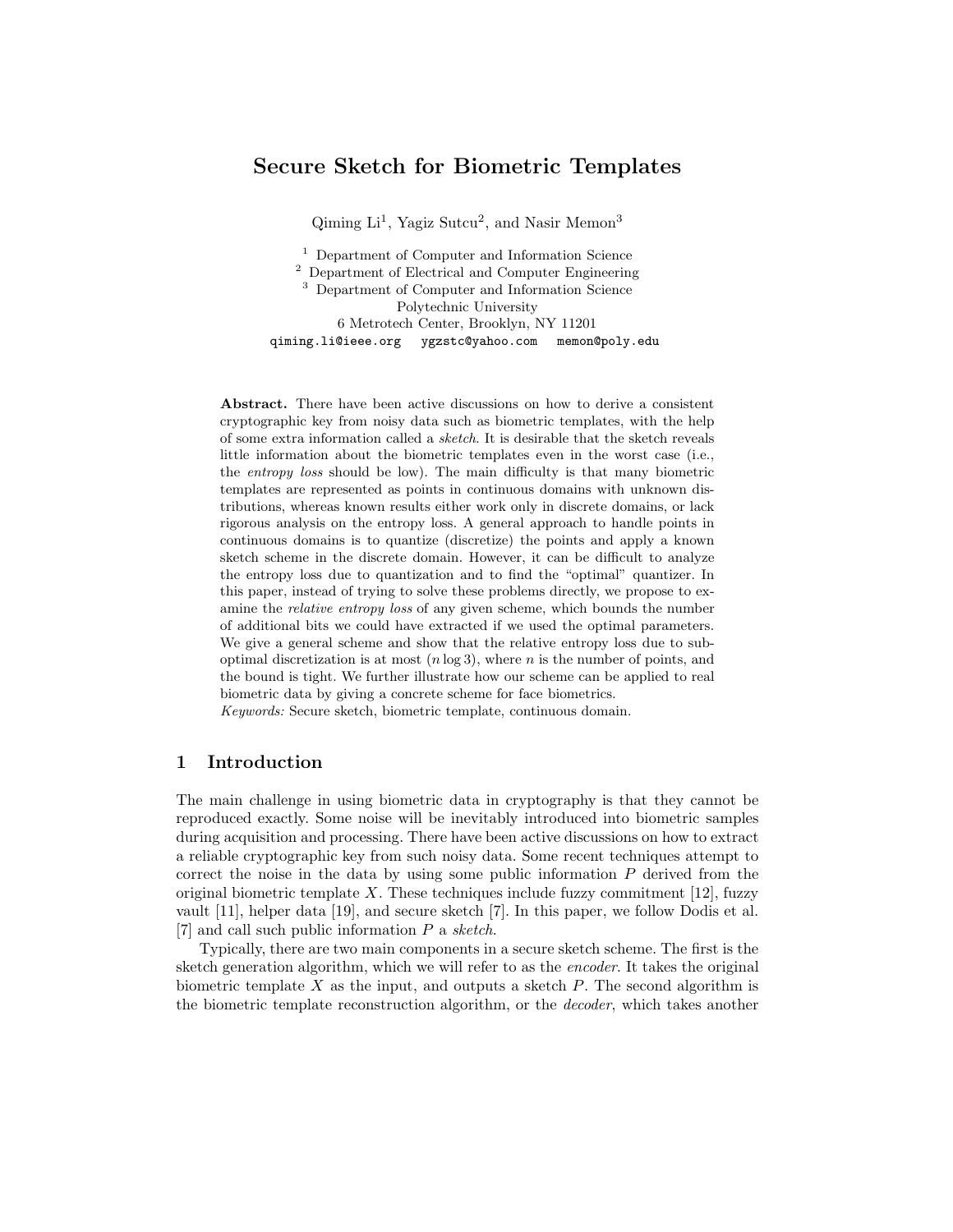biometric template Y and the sketch  $P$  as the input and outputs  $X'$ . If Y and X are sufficiently similar according to some similarity measure, we will have  $X = X'$ . An important requirement for such a scheme is that the sketch  $P$  should not reveal too much information about the biometric template X. Dodis et al.  $[7]$  gives a notion of entropy loss, which (informally speaking) measures the advantage that  $P$  gives to any adversary in guessing  $X$ , when  $X$  is discrete in nature (Section 3 provides the details). It is worth to note that the entropy loss is a worst case bound for all distributions of X.

There are several difficulties in applying many known secure sketch techniques to known types of biometric templates directly. Firstly, many biometric templates are represented by sequences of n points in a continuous domain (say,  $\mathbb{R}$ ), or equivalently, points in an *n*-dimensional space (say,  $\mathbb{R}^n$ ). In this case, since the entropy of the original data can be very large, and the length of the extracted key is typically quite limited, the "entropy loss" as defined in [7] can be very high for any possible scheme. For example, X is often a discrete approximation of some points in a continuous domain (e.g., decimal fractions obtained by rounding real numbers). As the precision of X gets higher, both the entropy of  $X$  and the entropy loss from  $P$  become larger, but the extracted key can become stronger. Hence, this notion of entropy loss alone is insufficient, and the seemingly high entropy loss for this type of biometric data would be misleading. We will discuss this issue in detail in Section 4, and give a complimentary definition of relative entropy loss for noisy data in the continuous domain. Informally speaking, the relative entropy loss of a sketch measures the imperfectness of the rounding, which is the maximum amount of additional entropy we can obtain by the "optimal" rounding. At the same time, the entropy loss from P serves as a measure of the security of the sketch in the discrete domain.

Secondly, even if the biometric templates are represented in discrete form, there are practical problems when the entropy of the original template is high. For example, the iris pattern of an eye can be represented by a 2048 bit binary string called *iris code*, and up to 20% of the bits could be changed under noise [9]. The fuzzy commitment scheme based on binary error-correcting codes [12] seems to be applicable at the first glance. However, it would be impractical to apply a binary error-correcting code on such a long string with such a large error-correcting capability. A two-level error-correcting technique is proposed in [9], which essentially changes the similarity measure. As a result, the space is no longer a metric space.

Thirdly, the similarity measures for many known biometric templates can be quite different from those considered in many theoretical works (such as Hamming distance, set difference and edit distance in [7]). This can happen as a result of technical considerations (e.g., in the case of iris codes). However, in many cases this is due to the nature of biometric templates. For instance, a fingerprint template usually consists of a set of minutiae (feature points in 2-D space), and two templates are considered as similar if more than a certain number of minutiae in one template are near distinct minutiae in the other. In this case, the similarity measure has to consider both Euclidean distance and set difference at the same time.

The secure sketch for point sets [5] is perhaps the first rigorous approach to similarity measures that do not define a metric space. A generic scheme is proposed in [5] for point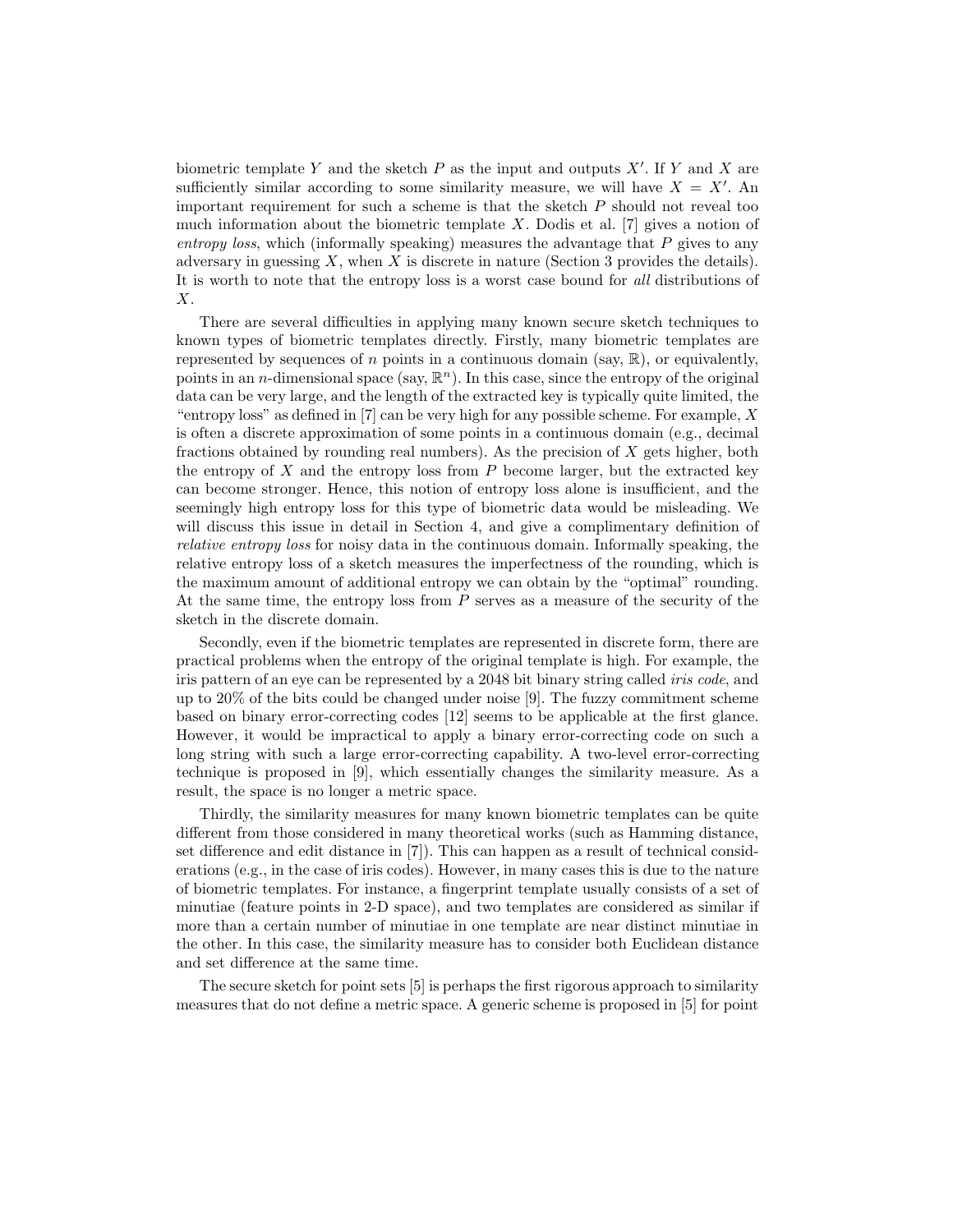sets in bounded discrete d-dimensional space for any  $d$ , where the underlying similarity measure is motivated by the similarity measure of fingerprint templates. While such a scheme is potentially applicable to fingerprints represented as minutiae, other types of biometrics are different both in representations and similarity measures, thus require different considerations and different schemes.

In this paper, we study how to design secure sketch for biometric templates, where the worst case bound can be proved. We observe that many biometric templates can be represented in a general form: The original  $X$  can be considered as a list of  $n$  points, where each point  $x$  of  $X$  is in a bounded continuous domain. Under noise, each point can be perturbed by a distance less than  $\delta$ , and on top of that, at most t points can be replaced. Similar to [5], we will refer to the first noise as the white noise, and the second replacement noise. We note that this similarity measure can be applied to handwritten online signatures [8], iris patterns [9], voice features [15], and face biometrics [17]. This formulation is different from that in [5] in two ways: (1) The points are in a continuous domain, and (2) the points are always ordered.

To handle points in continuous domain, a general two step approach is to (1) quantize (i.e., discretize) the points in X to a discrete domain with a scalar quantizer  $\mathcal{Q}_{\lambda}$ , where  $\lambda$  is the step size, and (2) apply secure sketch techniques on the quantized points  $\hat{X} = \mathcal{Q}_{\lambda}(X)$  in the quantized domain, which is discrete. For example, if points in X are real numbers between 0 and 1, assume that we have a scalar quantizer  $\mathcal{Q}_{\lambda}$  with step size  $\lambda = 0.01$ , such that  $\mathcal{Q}_{\lambda}(x) = \hat{x}$  if and only if  $\hat{x}\lambda \leq x < (\hat{x} + 1)\lambda$ , then every point in X would be mapped to an integer in  $[0, 99]$ . After that, we can apply a secure sketch for discrete points in the domain  $[0, 99]^n$  to achieve error-tolerance.

However, there are two difficulties when this approach is applied. Firstly, if we follow the notion of secure sketch and entropy loss as in [7], the quantization error  $X - \overline{X}$  in the first step has to be kept in the sketch, since exact reconstruction of  $X$  is required by definition. However, it can be difficult to give an upper bound on the entropy loss from the quantization errors. Even if we can, it can be very large.

Furthermore, as the quantization step  $\lambda$  becomes very small, the bound on the entropy loss in the quantized domain during the second step can be very high. For instance, for  $x \in [0, 1)$  and  $\delta = 0.01$ , when  $\lambda = 0.01$ , the entropy loss in Step (2) will be log 3, and the bound is tight. When  $\lambda = 0.001$ , the entropy loss will be log 21. However, the big difference in entropy loss in the quantized domain can be misleading. We will revisit this example in Section 5, and will show that the second case actually results in a stronger key if  $X$  is uniformly distributed.

To address the above problems, we consider the following strategy. Instead of trying to answer the question of how much entropy is lost during quantization, we study how different quantizers affect the strength of the key that we can finally extract from the noisy data. In particular, given a secure sketch scheme in the discrete domain and a quantizer  $\mathcal{Q}_1$  with step size  $\lambda_1$ , we consider any quantizer  $\mathcal{Q}_2$  with step size  $\lambda_2$ . Assuming that  $m_1$  and  $m_2$  are the strengths of the keys under these two quantizers respectively, we found that it is possible to give an upper bound on the difference between  $m_1$  and  $m_2$ , for any distribution of X, and any choices of  $\lambda_2$  (hence  $\mathcal{Q}_2$ ) within a certain range. This bound can be expressed as a function of  $\lambda_1$ . In other words, although we do not know what is the exact entropy loss due to the quantizer  $\mathcal{Q}_1$ , we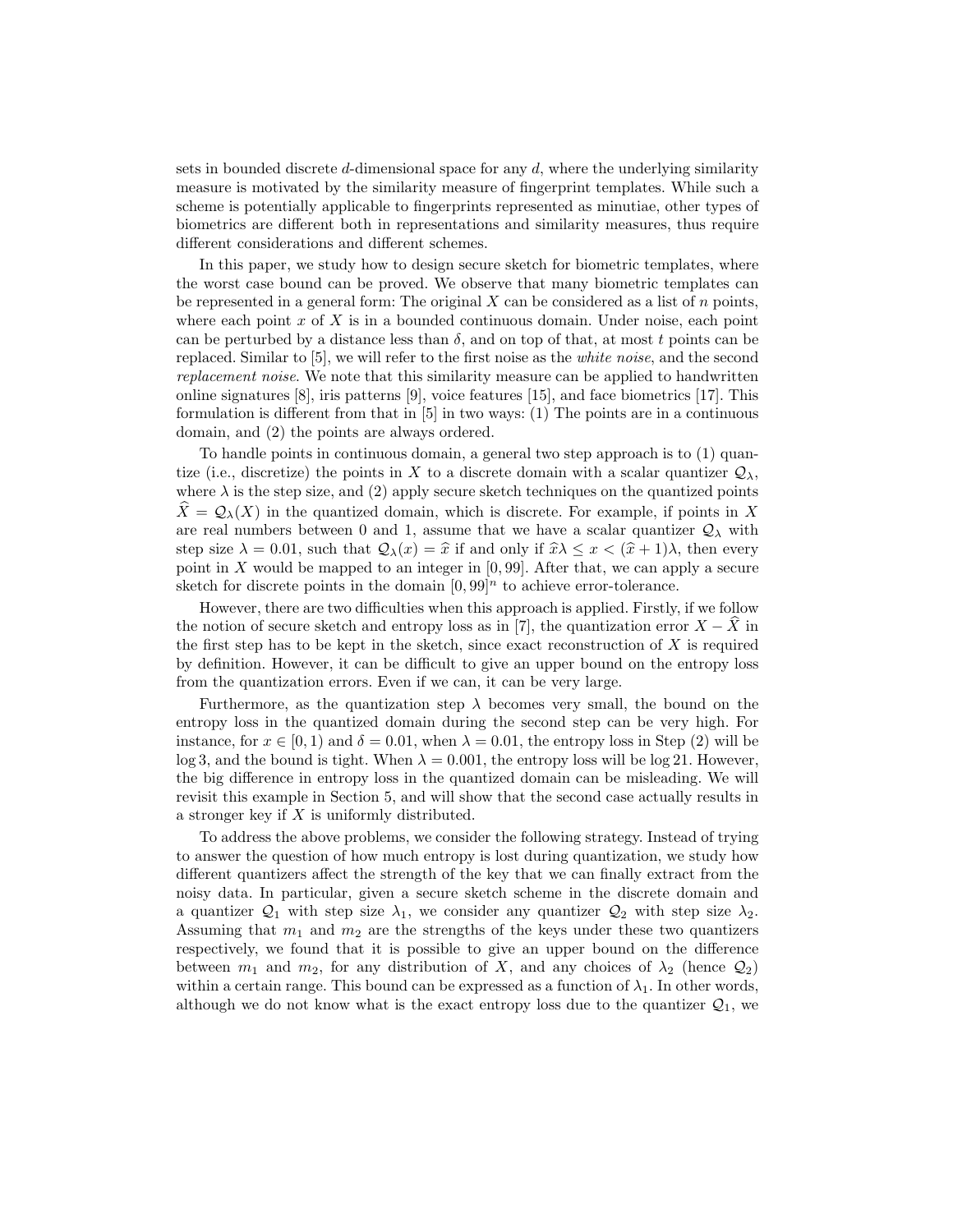do know that at most how far away  $\mathcal{Q}_1$  can be from the "optimal" one. Based on this, we give a notion of *relative entropy loss* for data in continuous domain. Furthermore, we show that if  $X$  is uniformly distributed, the relative entropy loss can be bounded by a constant for any choice of  $\lambda_1$ .

To illustrate how our general approach can be applied to practical biometric templates, we give a scheme based on the authentication scheme for face biometrics in [17]. We will also discuss some practical issues in designing secure sketch schemes for biometric templates.

We note that our proposed schemes and analysis can be applied for two parties to extract secret keys given correlated random variables (e.g., [14]), where the random variables take values in a continuous domain (e.g. R). The entropy loss in the quantized domain measures how much information can be leaked to an eavesdropper, while the relative entropy loss measures how many additional bits that we might be able to extract.

We will give a review of related works in Section 2, followed by some preliminary formal definitions in Section 3. Our definition of secure sketch and its security will be presented in Section 4. We give a general similarity measure and our proposed schemes in Section 5, together with a security analysis and some discussions on choosing the parameters. A concrete secure sketch scheme for face biometrics will be given in 6.

## 2 Related Works

It is not surprising that the construction of the sketch largely depends on the representation of the biometric templates and the underlying distance function that measures the similarity. Most of the known techniques assume that the noisy data under consideration are represented as points in some metric space. The fuzzy commitment scheme [12], which is based on binary error-correcting codes, considers binary strings where the similarity is measured by Hamming distance. The fuzzy vault scheme [11] considers sets of elements in a finite field with set difference as the distance function, and corrects errors by polynomial interpolation. Dodis et al. [7] further gives the notion of fuzzy extractors, where a "strong extractor" (such as pair-wise independent hash functions) is applied after the original X is reconstructed to obtain an almost uniform key. Constructions and rigorous analysis of secure sketch are given in [7] for three metrics: Hamming distance, set difference and edit distance. Secure sketch schemes for point sets in [5] are motivated by the typical similarity measure used for fingerprints, where each template consists of a set of points in 2-D space, and the similarity measure does not define a metric space.

On the other hand, there have been a number of works on how to extract consistent keys from real biometric templates, which have quite different representations and similarity measures from the above theoretical works. Such biometric templates include handwritten online signatures [8], fingerprints [20], iris patterns [9], voice features [15], and face biometrics [17]. These works, however, do not have sufficiently rigorous treatment of the security, compared to well-established cryptographic techniques. Some of the works give analysis on the entropy of the biometrics, and approximated amount of efforts required by a brute-force attacker.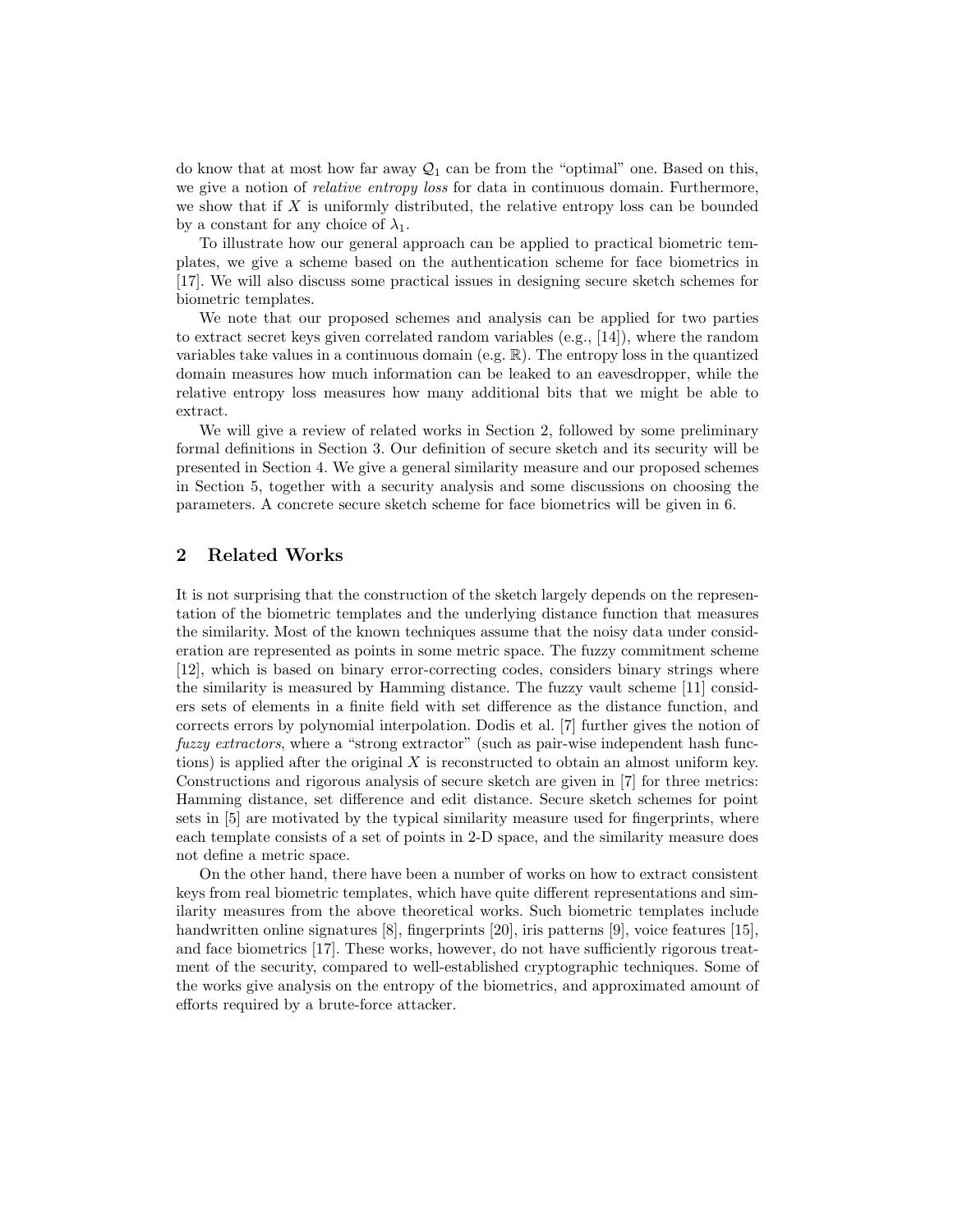Boyen [2] shows that a sketch scheme that is provably secure may be insecure when multiple sketches of the same biometric data are obtained. Boyen et al. further study the security of secure sketch schemes under more general attacker models in [1], and techniques to achieve mutual authentication are proposed.

Linnartz and Tuyls [13] consider a similar problem for biometric authentication applications. They consider zero mean i.i.d. jointly Gaussian random vectors as biometric templates, and use mutual information as the measure of security against dishonest verifiers. Tuyls and Goseling [19] consider a similar notion of security, and develop some general results when the distribution of the original is known and the verifier can be trusted. Some practical results along this line also appear in [18].

### 3 Preliminaries

### 3.1 Entropy and Entropy Loss in Discrete Domain

In the case where  $X$  is discrete, we follow the definitions by Dodis et al. [7]. They consider a variant of the *average min-entropy* of  $X$  given  $P$ , which is essentially the minimum strength of the key that can be consistently extracted from  $X$  when  $P$  is made public.

In particular, the min-entropy  $\mathbf{H}_{\infty}(A)$  of a discrete random variable A is defined as  $\mathbf{H}_{\infty}(A) = -\log(\max_{a} \Pr[A = a])$ . For two discrete random variables A and B, the average min-entropy of A given B is defined as  $\widetilde{\mathbf{H}}_{\infty}(A | B) = -\log(\mathbb{E}_{b \leftarrow B}[2^{-\mathbf{H}_{\infty}(A|B=b)}]).$ 

For discrete X, the entropy loss of the sketch P is defined as  $\mathcal{L} = H_{\infty}(X)$  –  $\mathbf{H}_{\infty}(X|P)$ . This definition is useful in the analysis, since for any  $\ell$ -bit string B, we have  $\mathbf{H}_{\infty}(A \mid B) \geq \mathbf{H}_{\infty}(A) - \ell$ . For any secure sketch scheme for discrete X, let R be the randomness invested in constructing the sketch, it is not difficult to show that when  $R$  can be computed from  $X$  and  $P$ , we have

$$
\mathcal{L} = \mathbf{H}_{\infty}(X) - \mathbf{H}_{\infty}(X \mid P) \le |P| - \mathbf{H}_{\infty}(R). \tag{1}
$$

In other words, the entropy loss can be bounded from above by the difference between the size of  $P$  and the amount of randomness we invested in computing  $P$ . This allows us to conveniently find an upper bound of  $\mathcal L$  for any distribution of X, since it is independent of X.

#### 3.2 Secure Sketch in Discrete Domain

Our definitions of secure sketch and entropy loss in the discrete domain follow that in [7]. Let M be a finite set of points with a *similarity* relation  $S \subseteq M \times M$ . When  $(X, Y) \in S$ , we say the Y is similar to X, or the pair  $(X, Y)$  is similar.

DEFINITION 1 A sketch scheme in discrete domain is a tuple  $(M, S, Enc, Dec)$ , where Enc :  $M \to \{0,1\}^*$  is an encoder and Dec :  $M \times \{0,1\}^* \to M$  is a decoder such that for all  $X, Y \in \mathcal{M}$ , Dec $(Y, \text{Enc}(X)) = X$  if  $(X, Y) \in S$ . The string  $P = \text{Enc}(X)$ is the sketch, and is to be made public. We say that the scheme is  $\mathcal{L}\text{-}secure$  if for all random variables X over M, the entropy loss of the sketch P is at most  $\mathcal{L}$ . That is,  $\mathbf{H}_{\infty}(X) - \mathbf{H}_{\infty}(X \mid \text{Enc}(X)) \leq \mathcal{L}.$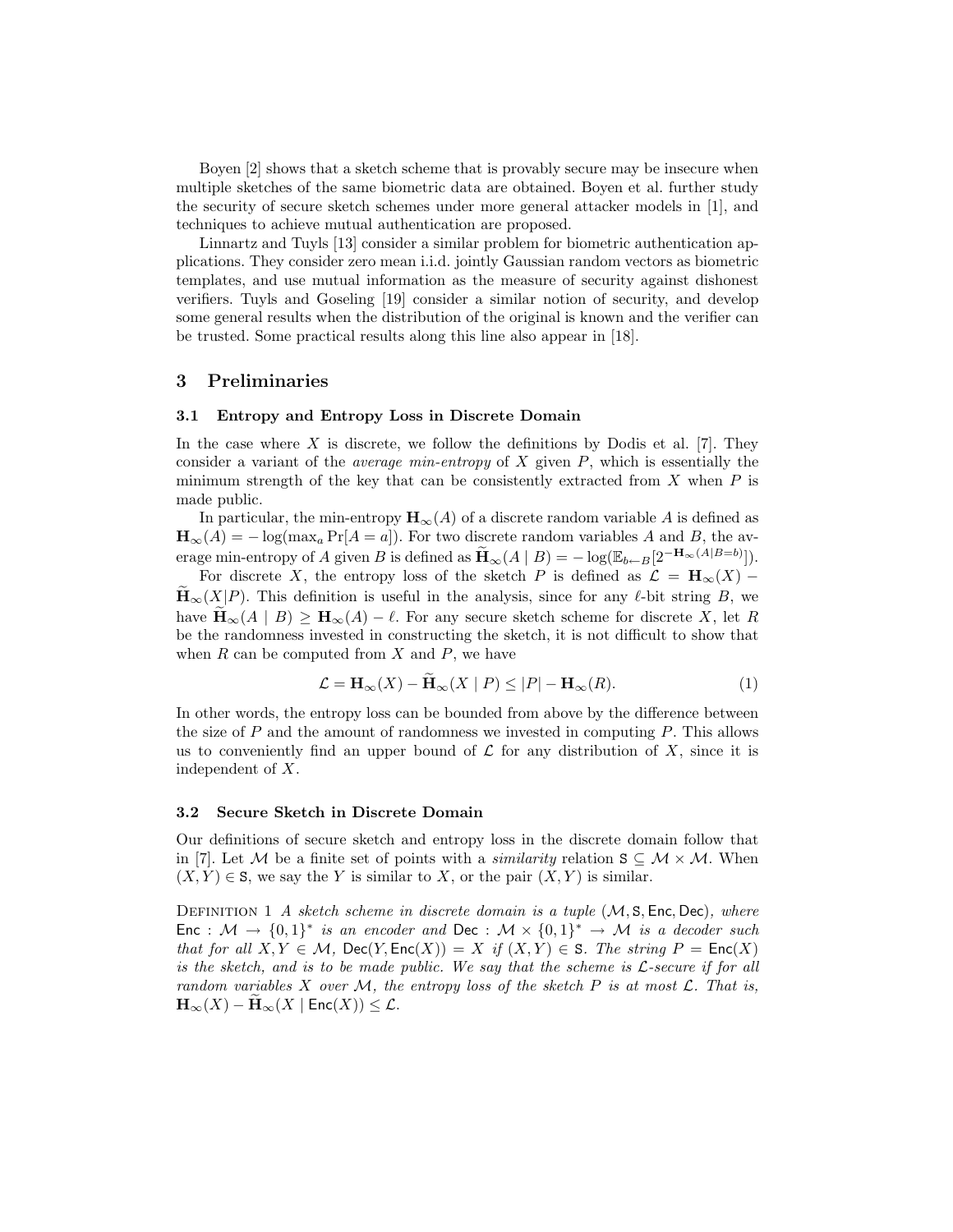We call  $\mathbf{H}_{\infty}(X | P)$  the *left-over entropy*, which in essence measures the "strength" of the key that can be extracted from  $X$  given that  $P$  is made public. Note that in most cases, the ultimate goal is to maximize the left-over entropy for some particular distribution of X. However, in the discrete case, the min-entropy of X is fixed but can be difficult to analyze. Hence, entropy loss becomes an equivalent measure which is easier to quantify.

### 4 Secure Sketch in Continuous Domain

In this section we propose a general approach to handle noisy data in a continuous domain. We consider points in a universe  $\mathcal{U}$ , which is a set that may be uncountable. Let S be a similarity relation on U, i.e.,  $S \subseteq U \times U$ . Let M be a set of finite points, and let  $\mathcal{Q}: \mathcal{U} \to \mathcal{M}$  be a function that maps points in  $\mathcal{U}$  to points in  $\mathcal{M}$ . We will refer to such a function  $Q$  as a *quantizer*.

DEFINITION 2 A quantization-based sketch scheme is a tuple  $(U, S, Q, M, Enc, Dec)$ , where  $\textsf{Enc} : \mathcal{M} \to \{0,1\}^*$  is an encoder and  $\textsf{Dec} : \mathcal{M} \times \{0,1\}^* \to \mathcal{M}$  is an decoder such that for all  $X, Y \in \mathcal{U}$ ,  $\text{Dec}(\mathcal{Q}(Y), \text{Enc}(\mathcal{Q}(X))) = \mathcal{Q}(X)$  if  $(X, Y) \in S$ . The string  $P = \mathsf{Enc}(\mathcal{Q}(X))$  is the sketch. We say that the scheme is L-secure in the quantized domain if for all random variable X over U, the entropy loss of P is at most  $\mathcal{L}$ , i.e.,  $\mathbf{H}_{\infty}(\mathcal{Q}(X)) - \mathbf{H}_{\infty}(\mathcal{Q}(X))$  | Enc $(\mathcal{Q}(X))) \leq \mathcal{L}$ 

In other words, a quantization is applied to transform the points in the continuous domain to a discrete domain, and a sketch scheme for discrete domain is applied to obtain the sketch P. During reconstruction, we require the exact reconstruction of the quantization  $\mathcal{Q}(X)$  instead of the original X in the continuous domain. When required, a strong extractor can be further applied to  $\mathcal{Q}(X)$  to extract a key (as the fuzzy extractor in [7]). That is, we treat  $\mathcal{Q}(X)$  as the "discrete original". Similarly, we call  $\mathbf{H}_{\infty}(\mathcal{Q}(X) | P)$  the left-over entropy.

When Q is fixed, we can use the entropy loss on  $\mathcal{Q}(X)$  to analyze the security of the scheme, and bound the entropy loss of P. However, using this entropy loss alone may be misleading, since there are many ways to quantize  $X$ , and different quantizer would make a difference in both the min-entropy of  $\mathcal{Q}(X)$  and the entropy loss. Since our ultimate goal is to maximize the left-over entropy (i.e., the average minentropy  $\mathbf{H}_{\infty}(\mathcal{Q}(X) | P)$ , the entropy loss alone is not sufficient to compare different quantization strategies.

To illustrate the subtleties, we consider the following example. Let  $x$  be a point uniformly distributed in the interval  $[0, 1)$ , and under noise, it can be shifted but still within the range  $[x - 0.01, x + 0.01]$ . We can use a scalar quantizer  $\mathcal{Q}_1$  with step size 0.01, such that all points in the interval  $[0, 1)$  are mapped to integers  $[0, 99]$ . In this case, the min-entropy  $\mathbf{H}_{\infty}(\mathcal{Q}_1(x)) = \log 100$ . As we can see later, there is an easy way to construct a secure sketch for such  $Q_1(x)$  with entropy loss of log 3. Hence, the left-over entropy is  $\log(100/3) \approx 5.06$ . Now we consider another scalar quantizer  $\mathcal{Q}_2$  with step size 0.001, such that the range of  $\mathcal{Q}_2(x)$  is [0,999]. A similar scheme on  $\mathcal{Q}_2(x)$  would give entropy loss of log 21, which seems much larger than the previous log 3. However,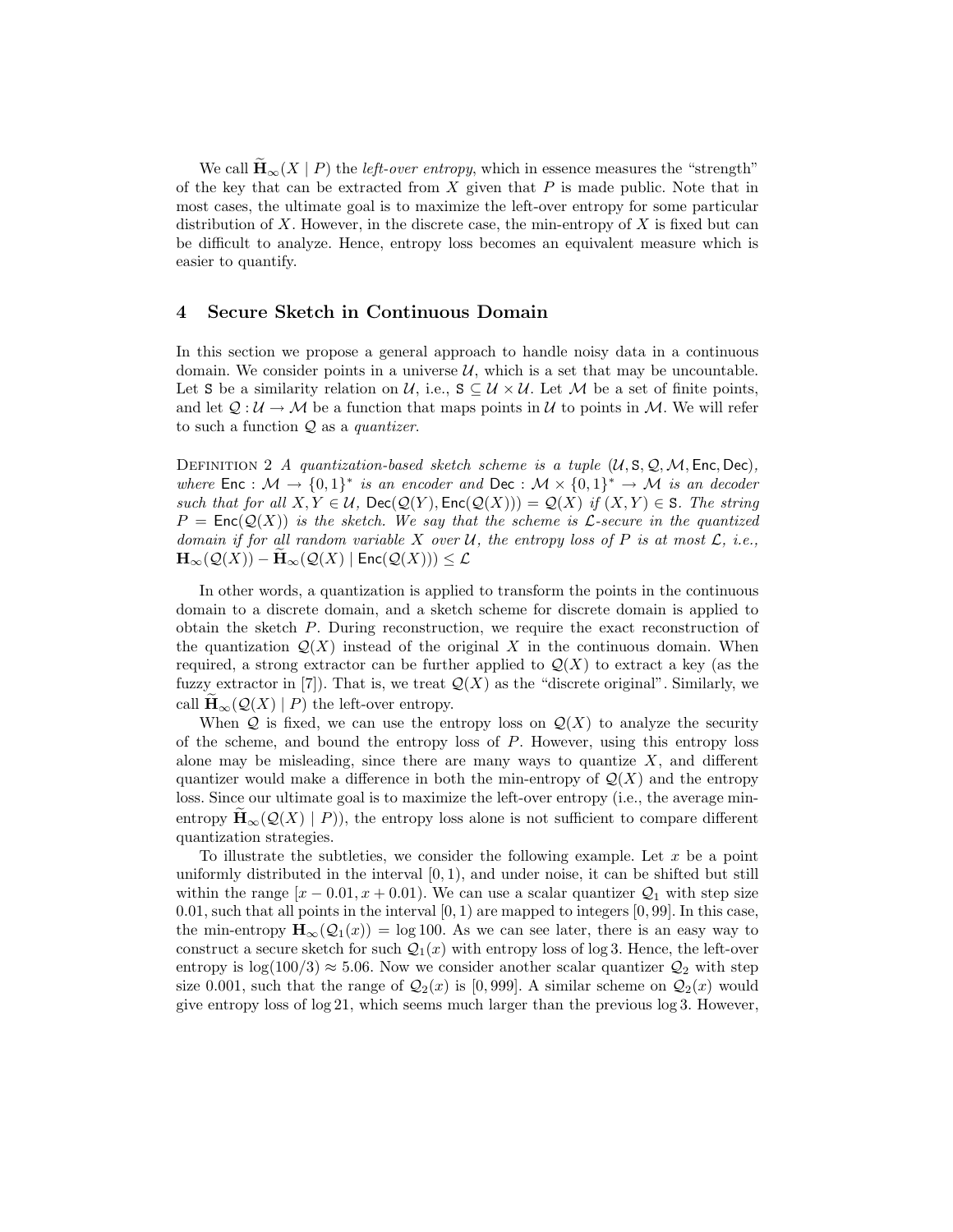the min-entropy of  $Q_2(x)$  is also increased to log 1000, and the left-over entropy would be  $\log(1000/21) \approx 5.57$ , which is slightly higher than the case where  $\mathcal{Q}_1$  is used.

Intuitively, for a given class of methods of handling noisy data in the quantized domain, it is important to examine how different precisions of the quantization process affect the strength of the extracted key. For this purpose, we propose to consider not just one, but a family of quantizers  $Q$ , where each quantizer  $Q$  drawn from  $Q$  defines a mapping from U to a finite set  $M_{\mathcal{Q}}$ . Let M be the set of such  $M_{\mathcal{Q}}$  for all  $\mathcal{Q} \in \mathbf{Q}$ . We also define a family of encoders **E** and decoders **D**, such that for each  $Q$  and  $M_Q$ , there exist uniquely defined  $\mathsf{Enc}_{\mathcal{Q}} \in \mathbf{E}$  and  $\mathsf{Dec}_{\mathcal{Q}} \in \mathbf{D}$  that can handle  $\mathcal{Q}(X)$  in  $\mathcal{M}_{\mathcal{Q}}$ .

DEFINITION 3 A quantization-based sketch family is a tuple  $(\mathcal{U}, S, \mathbf{Q}, \mathbf{M}, \mathbf{E}, \mathbf{D})$ , such that for each quantizer  $\mathcal{Q} \in \mathbf{Q}$ , there exist  $\mathcal{M} \in \mathbf{M}$ ,  $\mathsf{Enc} \in \mathbf{E}$  and  $\mathsf{Dec} \in \mathbf{D}$ , and  $(U, S, Q, M, Enc, Dec)$  is a quantization-based sketch scheme. We say that such a scheme is a member of the family, and is identified by Q.

DEFINITION 4 A quantization-based sketch family  $(U, S, Q, M, E, D)$  is  $(L, R)$ -secure for functions  $L, R: Q \to \mathbb{R}$  if for any member identified by  $Q_1$  (with encoder  $Enc_1$ ) it holds that

- 1. This member is  $\mathbf{L}(\mathcal{Q}_1)$ -secure in the quantized domain; and
- 2. For any random variable X, and any member identified by  $\mathcal{Q}_2$  (with encoder  $\mathsf{Enc}_2$ ), we have

 $\widetilde{\mathbf{H}}_{\infty}(\mathcal{Q}_2(X) | \text{Enc}_2(\mathcal{Q}_2(X))) - \widetilde{\mathbf{H}}_{\infty}(\mathcal{Q}_1(X) | \text{Enc}_1(\mathcal{Q}_1(X))) \leq \mathbf{R}(\mathcal{Q}_1).$ 

In other words, to measure the security of the family of schemes, we examine two aspects of the family. Firstly, we consider the entropy loss in the quantized domain for each member of the family. This is represented by the function L, which serves as a measure of security when the quantizer is fixed. Secondly, given any quantizer in the family, we consider the question: If we use another quantizer, how many more bits can be extracted? We call this the relative entropy loss, which is represented by the function R.

We observe that for some sketch families, the relative entropy loss for any given member can be conveniently bounded by the size of of the sketch generated by that member. We say that such sketch families are *well-formed*. More precisely, we have

DEFINITION 5 A quantization-based sketch family  $(U, S, Q, M, E, D)$  is well-formed if for any two members  $(\mathcal{U}, S, \mathcal{Q}_1, \mathcal{M}_1, \text{Enc}_1, \text{Dec}_1)$  and  $(\mathcal{U}, S, \mathcal{Q}_2, \mathcal{M}_2, \text{Enc}_2, \text{Dec}_2)$ , it holds for any random variable X that

$$
\mathbf{H}_{\infty}(\mathcal{Q}_{1}(X) | \langle P_{1}, P_{2} \rangle) = \mathbf{H}_{\infty}(\mathcal{Q}_{2}(X) | \langle P_{1}, P_{2} \rangle)
$$
 (2)

where  $P_1 = \text{Enc}_1(\mathcal{Q}_1(X))$  and  $P_2 = \text{Enc}_2(\mathcal{Q}_2(X))$ .

Theorem 1 For any well-formed quantization-based sketch family, given any two members  $(U, S, Q_1, M_1, Enc_1, Dec_1)$  and  $(U, S, Q_2, M_2, Enc_2, Dec_2)$ , it holds for any random variable X that

$$
\mathbf{H}_{\infty}(\mathcal{Q}_2(X) | P_2) - \mathbf{H}_{\infty}(\mathcal{Q}_1(X) | P_1) \leq |P_1|
$$

where  $P_1 = \text{Enc}_1(\mathcal{Q}_1(X))$  and  $P_2 = \text{Enc}_2(\mathcal{Q}_2(X)).$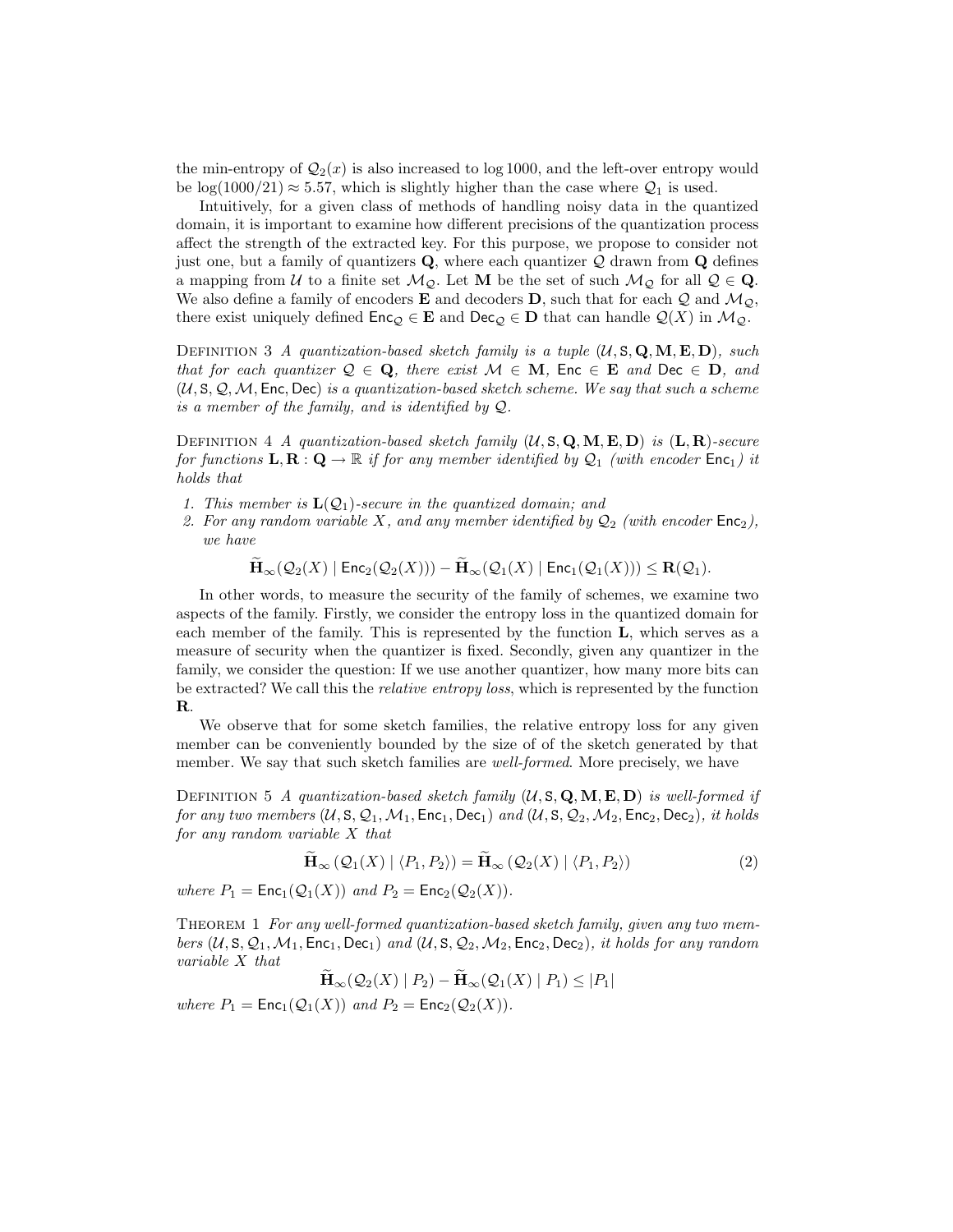**Proof:** First, it is not difficult to show that for any random variables  $A, B$  and  $C$ , we have

$$
\widetilde{\mathbf{H}}_{\infty}(A \mid B) - |C| \le \widetilde{\mathbf{H}}_{\infty}(A \mid \langle B, C \rangle) \le \widetilde{\mathbf{H}}_{\infty}(A \mid B). \tag{3}
$$

Let  $\widehat{X}_1 = Q_1(X)$  and  $\widehat{X}_2 = Q_2(X)$ . Since the sketch family is well-formed,

$$
\widetilde{\mathbf{H}}_{\infty}\left(\widehat{X}_1 \mid \langle P_1, P_2 \rangle\right) = \widetilde{\mathbf{H}}_{\infty}\left(\widehat{X}_2 \mid \langle P_1, P_2 \rangle\right). \tag{4}
$$

Substituting B by  $P_1$ , C by  $P_2$ , and A by  $\widehat{X}_1$  and  $\widehat{X}_2$  respectively in (3), we have

$$
\widetilde{\mathbf{H}}_{\infty}(\widehat{X}_2 | P_2) - |P_1| \leq \widetilde{\mathbf{H}}_{\infty}(\widehat{X}_2 | \langle P_1, P_2 \rangle) \n= \widetilde{\mathbf{H}}_{\infty}(\widehat{X}_1 | \langle P_1, P_2 \rangle) \leq \widetilde{\mathbf{H}}_{\infty}(\widehat{X}_1 | P_1).
$$
\n(5)

## 5 A General Scheme for Biometric Templates

We observe that many biometric templates can be represented as a sequence of points in some bounded continuous domain. There are two types of noise that can occur. The first noise, white noise, perturbs each points by a small distance, and the second noise, replacement noise, replaces some points by different points.

Without loss of generality, we assume that each biometric template  $X$  can be written as a sequence  $X = \langle x_1, x_2, \dots, x_n \rangle$ , where each  $x_i \in \mathbb{R}$  and  $0 \le x_i < 1$ . In other words,  $X \in \mathcal{U} = [0, 1)^n$ . For each pair of biometric templates X and Y, we say that  $(X, Y) \in S$ if there exists a subset C of  $\{1, \dots, n\}$ , such that  $|C| \geq n - t$  for some threshold t, and for every  $i \in C$ , it holds that  $|x_i - y_i| < \delta$ , for some threshold  $\delta$ .

Similar to the two-part approach in [5], we construct the sketch in two parts. The first part, the white noise sketch, handles the white noise in the noisy data, and the second part, the replacement noise sketch, corrects the replacement noise. We will concentrate on the white noise sketch in this paper, and the replacement noise sketch can be implemented using a known secure sketch scheme for set difference (e.g., that in  $[7, 3]$ ).

### 5.1 Proposed Quantization-Based Sketch Family

Each member of the family is parameterized by a  $\lambda$  such that  $\lambda \in \mathbb{R}$  and  $0 < \lambda \leq \delta$ .

Quantizer  $\mathcal{Q}_{\lambda}$ . Each quantizer  $\mathcal{Q}_{\lambda}$  in **Q** is a scalar quantizer with step size  $\lambda \in \mathbb{R}$ . For each  $x \in \mathcal{U}$ ,  $\mathcal{Q}_{\lambda}(x) = \hat{x}$  if and only if  $\lambda \hat{x} \leq x < \lambda(\hat{x} + 1)$ , and the quantization of X is defined as  $\hat{X} = \mathcal{Q}_{\lambda}(X) \triangleq \langle \mathcal{Q}_{\lambda}(x_1), \cdots, \mathcal{Q}_{\lambda}(x_n) \rangle$ . The corresponding quantized domain is thus  $\mathcal{M}_{\lambda} = [0, \lceil \frac{1}{\lambda} \rceil]^n$ . The encoders and the decoders work only on the quantized domain. The white noise appeared in the quantized domain is of level  $\hat{\delta}_{\lambda} = [\delta/\lambda]$ . In other words, under white noise, a point  $\hat{x}$  in the quantized domain can be shifted by a distance of at most  $\widehat{\delta}_\lambda$ . Let us denote  $\Delta_\lambda \triangleq 2\widehat{\delta}_\lambda + 1$ .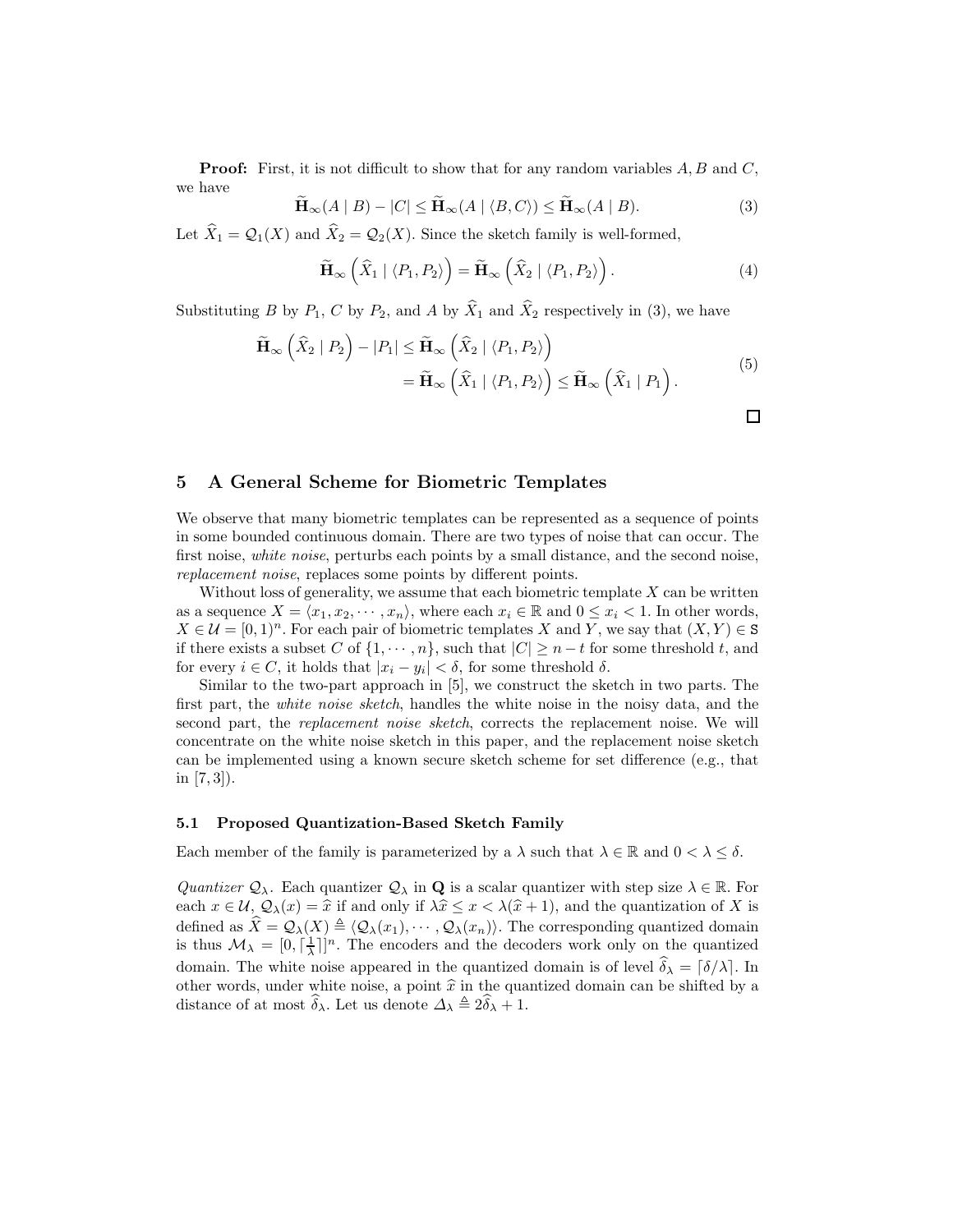Codebook  $\mathcal{C}_{\lambda}$ . Furthermore, for each quantized domain  $\mathcal{M}_{\lambda}$  we consider a codebook  $\mathcal{C}_{\lambda}$ , where every codeword  $c \in \mathcal{C}_{\lambda}$  has the form  $c = k\Delta_{\lambda}$  for some non-negative integer k. We use  $\mathcal{C}_{\lambda}(\cdot)$  to denote the function such that given a quantized point  $\hat{x}$ , it returns a value  $c = \mathcal{C}_{\lambda}(\hat{x})$  such that  $|\hat{x}-c| \leq \delta_{\lambda}$ . That is, the functions finds the unique codeword c that is nearest to  $\hat{x}$  in the codebook.

*Encoder* Enc<sub>λ</sub>. Given a quantized  $\hat{X} \in \mathcal{M}_{\lambda}$ , the encoder Enc<sub>λ</sub> does the following.

- 1. For each  $\widehat{x}_i \in \widehat{X}$ , compute  $c_i = \mathcal{C}_{\lambda}(\widehat{x}_i);$
- 2. Output  $P = \text{Enc}_{\lambda}(\widehat{X}) = \langle d_1, \cdots, d_n \rangle$ , where  $d_i = \widehat{x}_i c_i$  for  $1 \leq i \leq n$ .

In other words, for every  $\hat{x}_i$ , the encoder outputs the distance of  $\hat{x}_i$  from its nearest codeword in the codebook  $\mathcal{C}_{\lambda}$ .

Decoder Dec<sub> $\lambda$ </sub>. For a corrupted template Y, it is first quantized by  $\hat{Y} = \mathcal{Q}_{\lambda}(Y)$ . Given  $P = \langle d_1, \cdots, d_n \rangle$  and  $\hat{Y} = \langle \hat{y}_1, \cdots, \hat{y}_n \rangle$ , and the decoder Dec<sub> $\lambda$ </sub> does the following.

- 1. For each  $\hat{y}_i \in \hat{Y}$ , compute  $c_i = \mathcal{C}_{\lambda}(\hat{y}_i d_i);$ 2. Output  $\tilde{X} = \text{Dec}_{\lambda}(\hat{Y}) = \langle c_1 + d_1, \cdots, c_n + d_n \rangle$ .
- 

In other words, the decoder shifts every  $\hat{y}_i$  by  $d_i$ , maps it to the nearest codeword in  $\mathcal{C}_{\lambda}$ , and shifts it back by the same distance.

#### 5.2 Security Analysis

For each member of the sketch family with parameter  $\lambda$ , the difference  $d_i$  between  $\hat{x}_i$ and  $p_i$  ranges from  $-\delta_\lambda$  to  $\delta_\lambda$ . Intuitively, log  $\Delta_\lambda$  bits are sufficient and necessary to describe the white noise in the quantized domain (recall that  $\Delta_{\lambda} = 2\hat{\delta}_{\lambda} + 1 = 2[\frac{\delta}{\lambda} + 1]$ ). Hence, we have

LEMMA 2 The quantization-based sketch scheme  $(\mathcal{U}, S, \mathcal{Q}_\lambda, \mathcal{M}_\lambda, \mathsf{Enc}_\lambda, \mathsf{Dec}_\lambda)$  is  $(n \log \Delta_\lambda)$ secure in the quantized domain.

**Proof:** Note that the size of each  $d_i$  generated in the second step of the encoder is log  $\Delta_{\lambda}$ . Hence the total size of the sketch is n log  $\Delta_{\lambda}$ . Therefore, the entropy loss of the sketch P is at most  $n \log \Delta_{\lambda}$  by Equation (1). □

It is not difficult to see that the above bound is tight. For example, when each  $\hat{x}$ is uniformly distributed in the quantized domain, the min-entropy of each  $\hat{x}$  after quantization would be  $\log[\frac{1}{\lambda}]$ , and the average min-entropy of  $\hat{x}$  given P would be at most  $\log |\mathcal{C}_\lambda| = \log |\frac{1}{\lambda}| - \log \Delta_\lambda$ .

Now we consider the relative entropy loss. First of all, we observe that the proposed sketch family is well-formed according to Definition 5.

Lemma 3 The quantization-based sketch family defined in Section 5.1 is well-formed.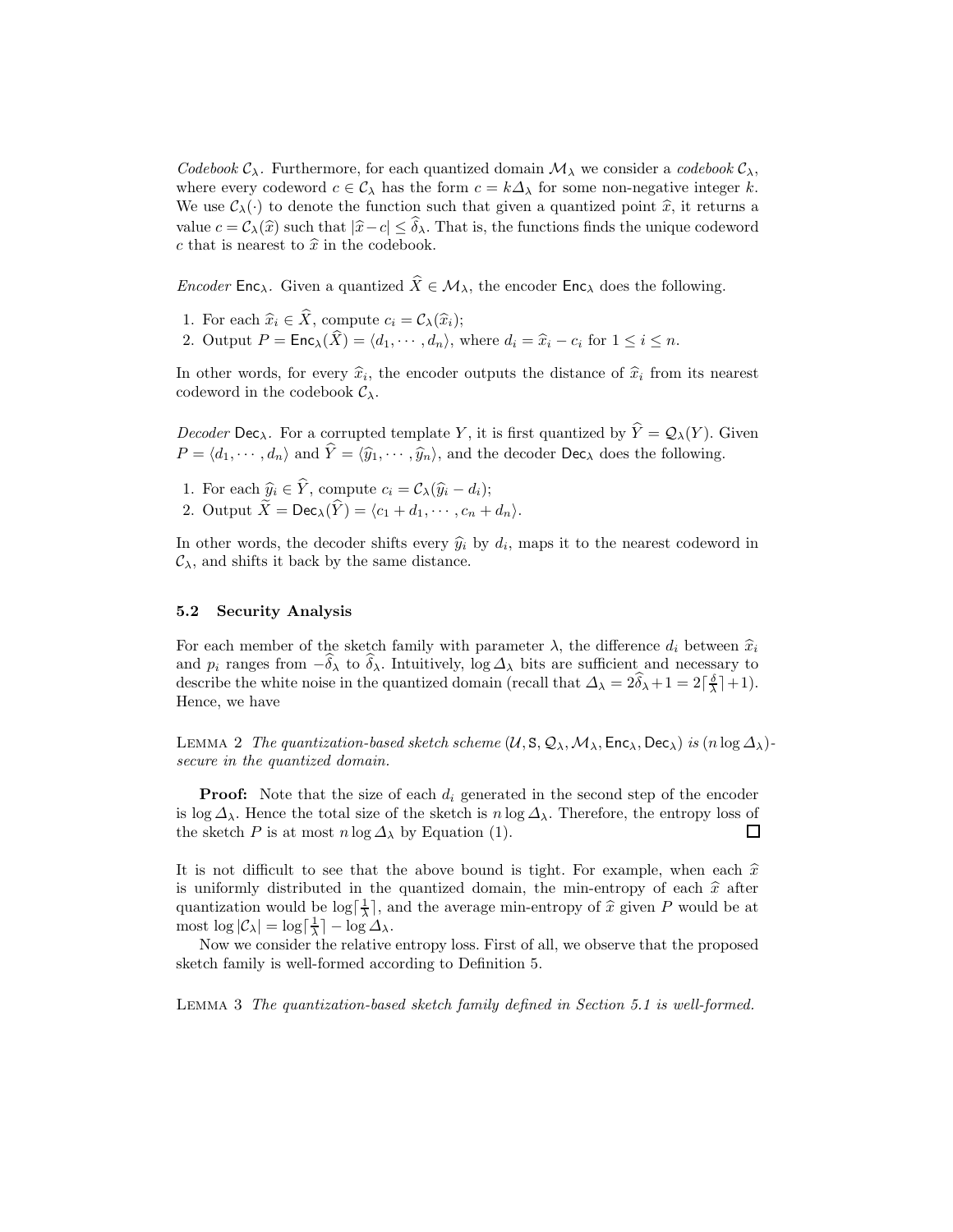**Proof:** We consider any two members in the sketch family. The first is identified by  $\mathcal{Q}_{\lambda_1}$  with step size  $\lambda_1$ , and the second is identified by  $\mathcal{Q}_{\lambda_2}$  with step size  $\lambda_2$ .

For any point  $x \in X$ , let  $\hat{x}_1 = Q_{\lambda_1}(x)$ . Recall that during encoding, a codeword is computed as  $c_1 = \mathcal{C}_{\lambda_1}(\hat{x}_1)$ , and the difference  $d_1 = \hat{x}_1 - c_1$  is put into the sketch. Similarly, let  $\widehat{x}_2 = \mathcal{Q}_{\lambda_2}(x)$ ,  $c_2 = \mathcal{C}_{\lambda_2}(\widehat{x}_2)$  and  $d_2 = \widehat{x}_2 - c_2$ .

Since  $\lambda_1 \leq \delta$  and  $\lambda_2 \leq \delta$ , it is easy to see that if  $d_1, d_2$  and  $\widehat{x}_1$  is known, we can compute  $\hat{x}_2$  deterministically. Similarly, given  $d_1, d_2$  and  $\hat{x}_2, \hat{x}_1$  can also be determined. Thus, we have

$$
\widetilde{\mathbf{H}}_{\infty}(\widehat{x}_1 | \langle d_1, d_2 \rangle) = \widetilde{\mathbf{H}}_{\infty}(\langle \widehat{x}_1, \widehat{x}_2 \rangle | \langle d_1, d_2 \rangle) = \widetilde{\mathbf{H}}_{\infty}(\widehat{x}_2 | \langle d_1, d_2 \rangle).
$$
 (6)

The same arguments can be applied to all the points in X. Hence, let  $P_1 = \mathsf{Enc}_{\lambda_1}(X)$ and  $P_2 = \mathsf{Enc}_{\lambda_2}(X)$ , we have

$$
\widetilde{\mathbf{H}}_{\infty}\left(\widehat{X}_{1} \mid \langle P_{1}, P_{2} \rangle\right) = \widetilde{\mathbf{H}}_{\infty}\left(\left\langle \widehat{X}_{1}, \widehat{X}_{2} \right\rangle \mid \langle P_{1}, P_{2} \rangle\right) = \widetilde{\mathbf{H}}_{\infty}\left(\widehat{X}_{2} \mid \langle P_{1}, P_{2} \rangle\right). \tag{7}
$$

 $\Box$ 

That is, the proposed sketch family is well-formed.

By combining Theorem 1 and Lemma 3, and considering that for the member of the sketch family identified by 
$$
Q_{\lambda_1}
$$
 with step size  $\lambda_1$ , the size of the sketch  $|P_1| = n(\log \Delta_{\lambda_1})$ , we have the following lemma.

Lemma 4 For the quantization-based sketch family defined in Section 5.1, given any member identified by  $\mathcal{Q}_{\lambda_1}$  with step size  $\lambda_1$  and encoder  $\mathsf{Enc}_{\lambda_1}$  it holds that, for every random variable  $X \in \mathcal{U}$  and any member identified by  $\mathcal{Q}_{\lambda_2}$  with step size  $\lambda_2$  and encoder  $Enc_{\lambda_2}$ , we have

$$
\widetilde{\mathbf{H}}_\infty(\mathcal{Q}_{\lambda_2}(X)\mid \mathsf{Enc}_{\lambda_2}(\mathcal{Q}_{\lambda_2}(X)))-\widetilde{\mathbf{H}}_\infty(\mathcal{Q}_{\lambda_1}(X)\mid \mathsf{Enc}_{\lambda_1}(\mathcal{Q}_{\lambda_1}(X)))\leq n(\log\varDelta_{\lambda_1}).
$$

In other words, the relative entropy loss is at most  $n(\log \Delta_{\lambda_1})$  for  $\mathcal{Q}_{\lambda_1}$ .

Not only the above is a worst case bound, we can show that the worst case can indeed happen.

## LEMMA 5 The relative entropy loss in Lemma  $\lambda$  is tight for sufficiently small  $\delta$ .

**Proof:** For any given  $\lambda_1$ , we find a  $\lambda_2$  such that it is possible to find  $\Delta_{\lambda_1} \triangleq$  $(2\lceil \delta/\lambda_1 \rceil + 1)$  points  $W = \{w_0, \dots, w_{\Delta_{\lambda_1}-1}\}\$  such that  $\mathcal{Q}_{\lambda_1}(w_i) - \mathcal{C}_{\lambda_1}(\mathcal{Q}_{\lambda_1}(w_1)) =$  $i - \lceil \delta/\lambda_1 \rceil$ , and  $\mathcal{C}_{\lambda_2}(w_i) = c_i$  for some codeword  $c_i \in \mathcal{C}_{\lambda_2}$ . In other words, we want to find points such that each of them would generate a different  $d_i$  in the final sketch with  $\mathcal{Q}_{\lambda_1}$ , but would generate exactly the same number (i.e., 0) in the sketch when  $\mathcal{Q}_{\lambda_2}$  is used. Note that when  $\delta$  is sufficiently small, there would be sufficiently many codewords in  $\mathcal{C}_{\lambda_1}$ , and it is always possible to find such  $\lambda_2$  (e.g.,  $\lambda_2 = \lambda_1/2$ ).

When each  $x \in X$  is uniformly distributed over W, we can see that the sketch from the scheme identified by  $\mathcal{Q}_{\lambda_1}$  would reveal all information about X, but in the case of  $\mathcal{Q}_{\lambda_2}$ , the left-over entropy would be exactly  $\log \Delta_{\lambda_1}$ .  $\Box$ 

Therefore, combining lemmas 2, 4 and 5 we have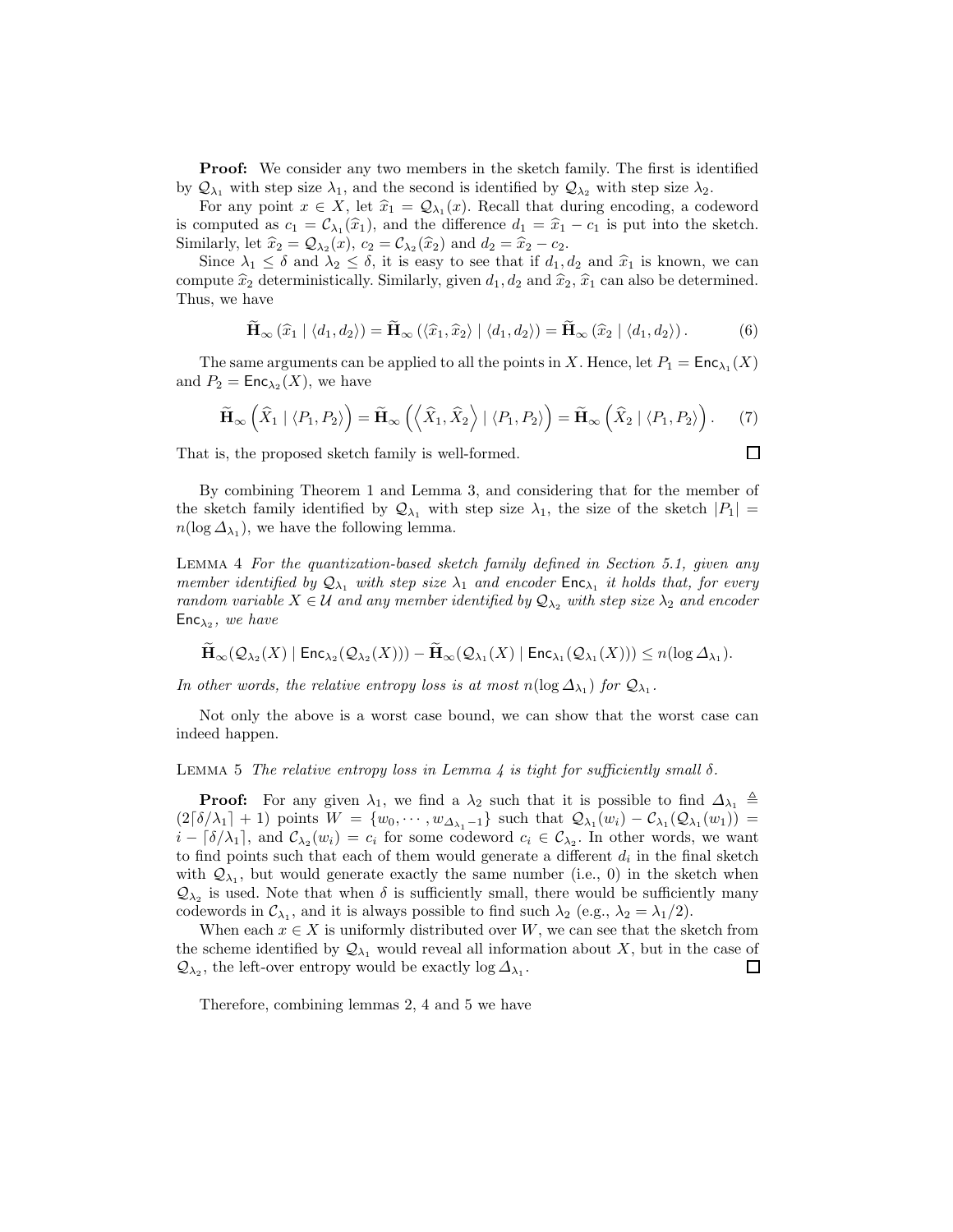THEOREM 6 The quantization-based sketch family defined in Section 5.1 is  $(L, R)$ secure where for each member in the family identified by  $\mathcal{Q}_{\lambda}$  with step size  $\lambda$ , where  $\mathbf{L}(\mathcal{Q}_{\lambda}) = \mathbf{R}(\mathcal{Q}_{\lambda}) = n \log \Delta_{\lambda}$ . Furthermore, the bounds are tight.

For example, if  $\lambda = \delta$ , we would have  $\mathbf{L}(\mathcal{Q}_{\lambda}) = \mathbf{R}(\mathcal{Q}_{\lambda}) = n(\log 3)$ . Note that although decreasing  $\lambda$  might give a larger left-over entropy, this is not guaranteed. In fact, if we use a  $\lambda' < \lambda$ , by applying the above theorem on  $\mathcal{Q}_{\lambda'}$ , we can see that it may result in a smaller left-over entropy than using  $\mathcal{Q}_{\lambda}$  (e.g., consider the example in the proof of Lemma 5).

### 5.3 A Special Case

We further study a special case when each point  $x \in X$  is independently and uniformly distributed over [0, 1). We further assume that  $1/\delta$  is an integer, and the family of schemes only consists of members with step size  $\lambda$  such that  $1/\lambda$  is an integer that is a multiple of  $\Delta_{\lambda}$ . This additional assumption is only for the convenience of the analysis, and would not make too much difference in practice.

In this case, the entropy loss in the quantized domain for the member identified by  $\mathcal{Q}_{\lambda}$  with step size  $\lambda$  would be exactly  $n(\log \Delta_{\lambda})$ , which shows that Lemma 2 is tight. Moreover, it is interesting that the relative entropy loss in this case can be bounded by a constant.

COROLLARY 7 When each  $x \in X$  is independently and uniformly distributed, the quantization-based sketch family defined in Section 5.1 is  $(L, R)$ -secure where for each member in the family identified by  $\mathcal{Q}_{\lambda}$  with step size  $\lambda$ , where  $\mathbf{L}(\mathcal{Q}_{\lambda}) = n(\log \Delta_{\lambda})$ , and  $\mathbf{R}(\mathcal{Q}_\lambda) = n \log(1 + \frac{\lambda}{2\delta}) \leq n \log(3/2).$ 

**Proof:** The claim  $\mathbf{L}(\mathcal{Q}_\lambda) = n(\log \Delta_\lambda)$  follows directly from Lemma 2, so we only focus on **R**. Consider two members of the family identified by  $\mathcal{Q}_{\lambda_1}$  and  $\mathcal{Q}_{\lambda_2}$  respectively. Without loss of generality, we assume  $\lambda_1 > \lambda_2$ . Consider any  $x \in X$ , let  $\hat{x}_1 = \mathcal{Q}_{\lambda_1}(x)$ ,  $c_1 = \mathcal{C}_{\lambda_1}(\hat{x}_1)$ . Similarly we define  $\hat{x}_2 = \mathcal{Q}_{\lambda_2}(x)$  and  $c_2 = \mathcal{C}_{\lambda_2}(\hat{x}_2)$ . Hence, the minentropy in the quantized domain would be  $\log(1/\lambda_1)$  and  $\log(1/\lambda_2)$  respectively.

Clearly,  $c_1$  and  $c_2$  are also uniformly distributed over  $\mathcal{C}_{\lambda_1}$  and  $\mathcal{C}_{\lambda_2}$  respectively, and do not depend on  $d_1$  and  $d_2$ . Hence, the left-over entropy for these two members would be  $\log(|\mathcal{C}_{\lambda_1}|) = \log \frac{1}{\lambda_1 + 2\delta}$  and  $\log(|\mathcal{C}_{\lambda_2}|) = \log \frac{1}{\lambda_2 + 2\delta}$  respectively. Furthermore, recall that  $0 < \lambda_2 < \lambda_1 \leq \delta$ , and the difference between these two quantities can be bounded as

$$
\log(|\mathcal{C}_{\lambda_2}|) - \log(|\mathcal{C}_{\lambda_1}|) = \log \frac{\lambda_1 + 2\delta}{\lambda_2 + 2\delta} < \log(1 + \frac{\lambda_1}{2\delta}) \le \log \frac{3}{2}.
$$

Therefore, the relative entropy loss is bounded by  $n \log(3/2)$  as claimed.

 $\Box$ 

#### 5.4 Remarks

Choosing the step size  $\lambda$ . We can view the step size  $\lambda$  as a measure of the precision of X. Since the white noise in the continuous domain is fixed at  $\delta$ , when  $\lambda$  becomes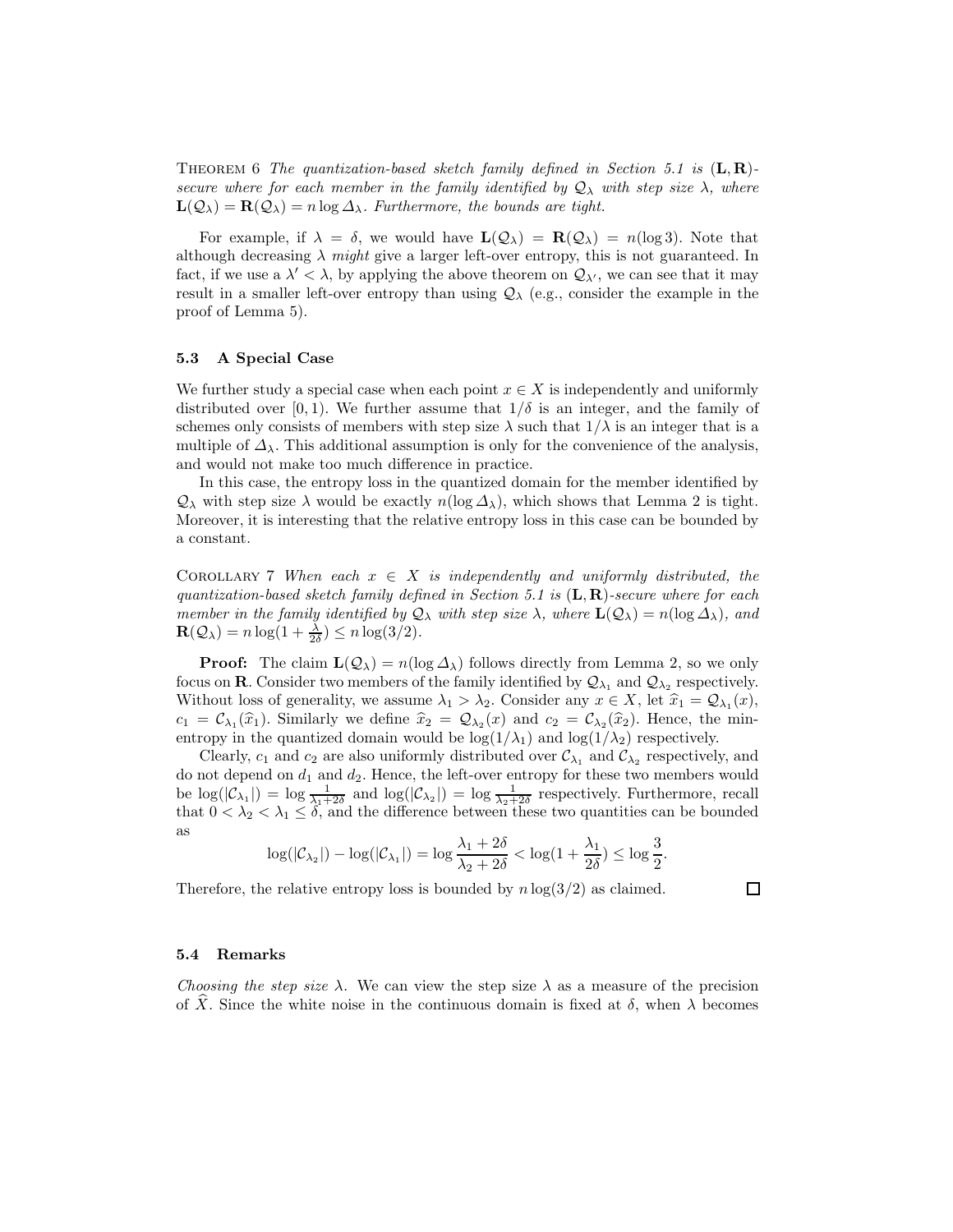smaller, the corresponding white noise in the quantized domain would increase, and vice versa. That is intuitively why it is not possible to obtain much more left-over entropy by simply having X represented in a higher precision. In fact, it is not difficult to show that there are certain distributions of X such that a smaller step size would reveal more information. Furthermore, the scheme can be more efficient if we use a relatively larger step size, since we would need fewer bits to represent both  $X$  and the white noise in the quantized domain. If we use the same quantizer for both encoding and decoding, the simplest form of white noise in the quantized domain can be achieved when  $\lambda = \delta$ , where a quantized  $\hat{x}$  can be either left unchanged, or shifted by 1. In this case, from Theorem 6, we can get at most  $n \log 3$  additional bits if we choose other  $\lambda' < \delta$ . If X is uniformly distributed, the increment is at most  $n \log(3/2)$  by Corollary 7.

When  $\lambda > \delta$ , the form of white noise in the quantized domain would remain unchanged, but we may lose too much information about  $X$  due to the large quantization step, which may result in a much lower left-over entropy. Therefore, it is not desirable to have a step size larger than  $\delta$  in general. If different quantizers are used during encoding and decoding, with large step size  $(e.g., 2\delta)$ , it is possible to reduce the white noise in the quantized domain to a special  $0-1$  noise, under which an  $\hat{x}$  is either left unchanged or shifted to  $\hat{x} + 1$ , as observed in [4]. Nevertheless, this strategy may give lower left-over entropy.

Handling replacement noise. After the white noise has been corrected, an existing scheme for set difference can be applied in the quantized domain to correct the replacement noise. There are known schemes that can achieve entropy loss of  $O(t \log \lceil \frac{1}{\lambda} \rceil)$ with small leading constant, such as those in [7,3]. Although the replacement noise is not considered for the face biometrics that we study in Section 6, it may need to be addressed for other biometric templates (e.g., iris patterns [9]).

Extension to higher dimensions. It is straightforward to extend our scheme to higher dimensions, where each  $x \in X$  is a point in some d-dimensional space. For example, we can apply a scalar quantizer on each coordinate of every point, and let the distance of two points in d-dimensional space be measured by max-norm (i.e., the maximum distance in all dimensions). The entropy loss of the resulting scheme would be  $d$  times that in the current construction for 1-D points. If there is no replacement noise, we could also expand the n points in d-dimensional space into  $nd$  points in 1-D and apply the proposed scheme.

The choice of the sketch family. It is important to note that even if a quantizationbased sketch family is well-formed, it does not guarantee the existence of a "good" quantizer in that family. Nevertheless, it does allow us to evaluate any given member in the family with respect to the "optimal" member in the family. We consider it a challenging open problem to find a general algorithm to find the optimal quantizer among all possible quantizers, given certain practical constraints (e.g., the smallest possible quantization step and the distribution of  $X$ ).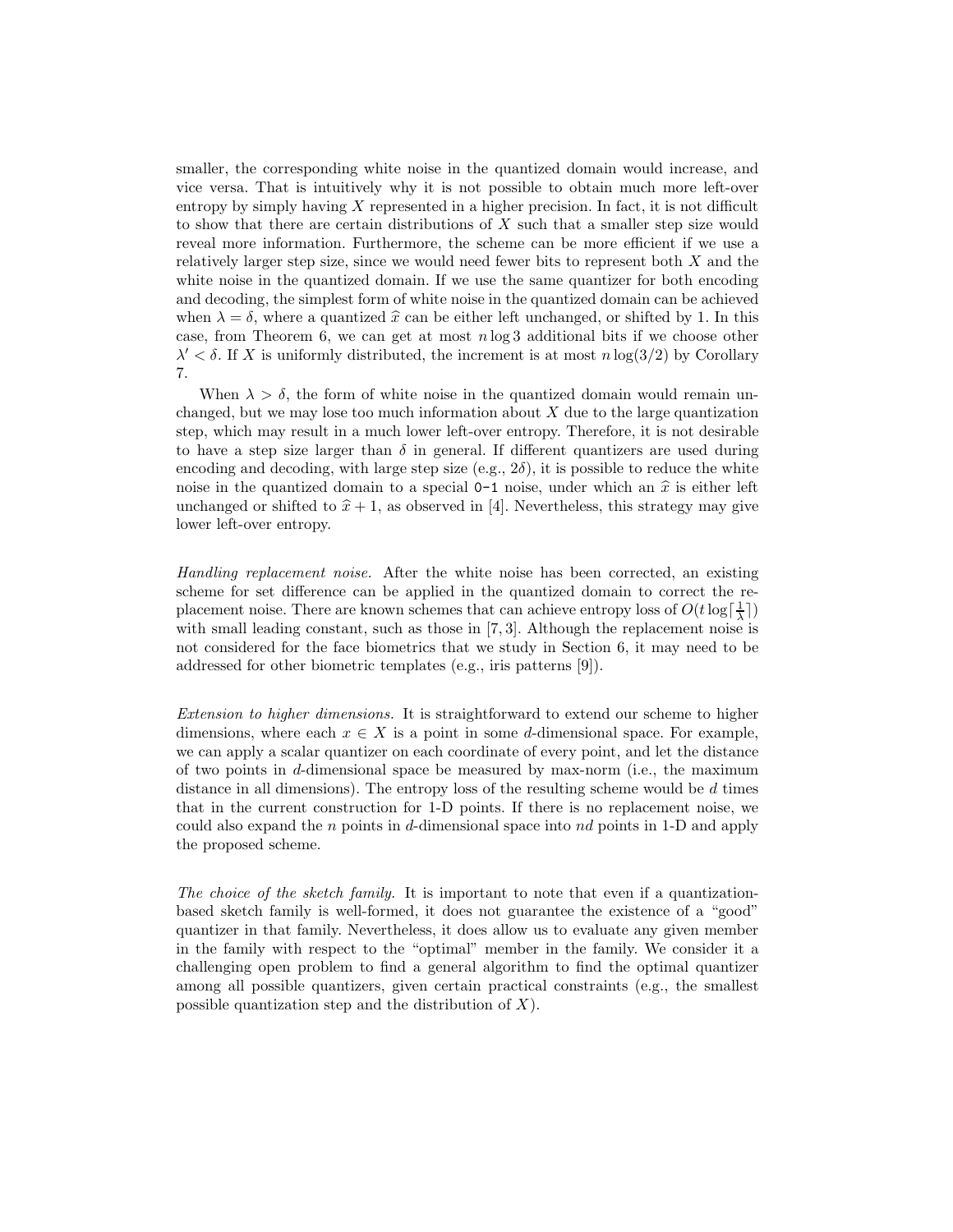### 6 A Concrete Construction for Face Biometrics

Face images, especially those taken from a controlled environment, can be used as the basis of identity verification, Here we follow the techniques employed in [17] and make use of the *singular value decomposition* (SVD) of the face images for verification, which is a well-known strategy in the face recognition literature (such as [10, 6]). Given a face image A of size  $M \times N$ , we can always find matrices U,  $\Sigma$  and V such that  $A = U\Sigma V^T$ , where  $\Sigma$  is an  $M \times N$  matrix with  $\min(M, N)$  non-zero elements ordered according to their significance. As noted in [17], some (say, n) most significant coefficients of  $\Sigma$ contain significant identity information of the individual. Typically  $n$  is chosen such that the sum of these n coefficients is more than, say,  $98\%$  of the sum of all the coefficients.

In [17], the biometric template of an individual is obtained as follows. First, we take a few face images, compute the SVD, and obtain the minimum  $min_i$  and maximum *max<sub>i</sub>* of the *i*-th significant coefficient, for  $1 \leq i \leq n$ , where *n* is chosen to be 20. The mean value  $a_i = (max_i + min_i)/2$  is then taken as a point in the template. When a new face image is presented for verification, its SVD is computed, and if for  $1 \le i \le n$ , the *i*th significant coefficient is sufficiently close to  $a_i$ , it is considered as authenticated. The scheme in [17] is applied to face images from the Essex Faces94 Database [16], which contains 152 faces with 20 images for each face (24bit color JPEG). Twelve images per face are randomly chosen to compute the templates, and the rest 8 are used for testing. The experiments show that when the false accept rate is 0.005, the false reject rate is less than 0.045.

To apply our sketch scheme, for each coefficient, we further compute the minimum min and the maximum max of all the templates in the database (assuming that the number of templates is large). Hence, we can compute our biometric template  $X$  as a sequence of n points, where the i-th point  $x_i = \frac{a_i - \min}{\max - \min}$ . We set the noise level  $\delta_i = \frac{k(max_i-a_i)}{\max-\min}$  for some constant  $k \geq 1$ . In this way, each point  $x_i$  will be between 0 and 1 so that our scheme can be applied. There is a difference, however, that we have a different  $\delta_i$  for each point, which we have to put as part of the sketch. Nevertheless, our analysis on the entropy loss can be easily adapted to this case, and the difference here will not affect the security of the scheme. Here we choose  $\lambda_i = \delta_i$  for all  $1 \leq i \leq n$ .

In this way, the sketch produced by our proposed scheme, would be the tuple

$$
P = (\min, \max, \lambda_1, \cdots, \lambda_n, \widehat{x}_1 - C_{\lambda_1}(\widehat{x}_1), \cdots, \widehat{x}_n - C_{\lambda_n}(\widehat{x}_n))
$$

where  $\hat{x}_i = Q_{\lambda_i}(x_i)$  for  $1 \leq i \leq n$ . By applying the arguments in Theorem 6 and Corollary 7 to each point in  $X$ , we have

Corollary 8 The entropy loss in the quantized domain for the aforementioned scheme is at most n log 3. Let m be the left-over entropy. When  $\lambda_i < \delta_i$  for any i,  $1 \leq i \leq n$ , let the left-over entropy be m'. We have  $m'-m \leq n \log 3$ . If all points are uniformly distributed, we have  $m'-m \leq n \log(3/2)$ .

When  $n = 20$ , the above bounds are approximately 31.7 and 11.7 respectively.